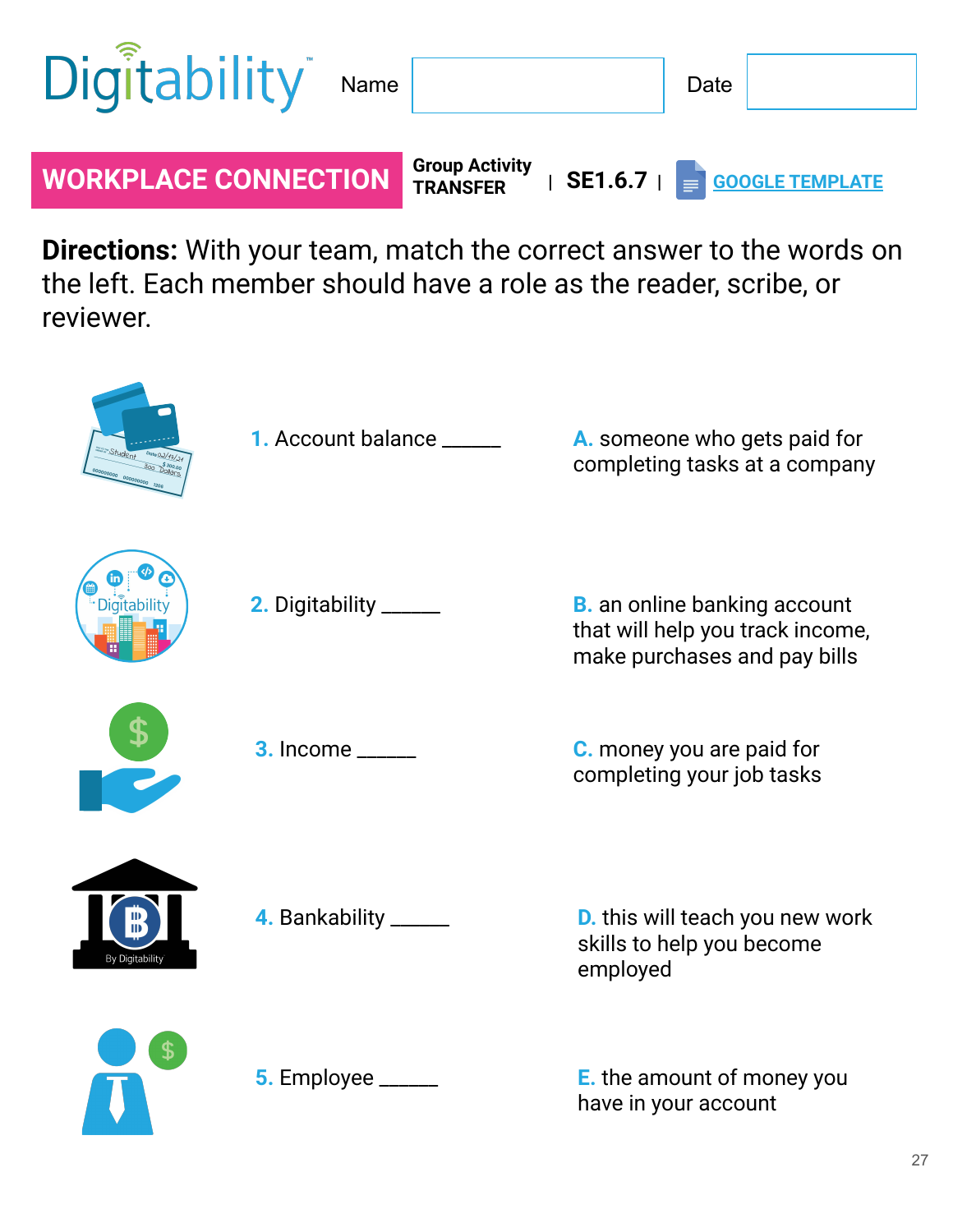| Digitability Name                                       |                                             | Date |                             |
|---------------------------------------------------------|---------------------------------------------|------|-----------------------------|
| <b>WORKPLACE CONNECTION</b>                             | <b>STUDENT ROLE</b><br><b>GUIDE: READER</b> |      | SE1.6.7.1   SOOGLE TEMPLATE |
| <b>ROLE: READER</b><br>Read each question to the group. |                                             |      |                             |

## **DUTIES**

| Read the definition for A and ask your group<br>members which picture matches the definition. | <b>YES or NO</b> |
|-----------------------------------------------------------------------------------------------|------------------|
| Read the definition for B and ask your group<br>members which picture matches the definition. | <b>YES or NO</b> |
| Read the definition for C and ask your group<br>members which picture matches the definition. | <b>YES or NO</b> |
| Read the definition for D and ask your group<br>members which picture matches the definition. | <b>YES or NO</b> |
| Read the definition for E and ask your group<br>members which picture matches the definition. | <b>YES or NO</b> |

**DUTIES COMPLETE**

Circle **YES** or **NO**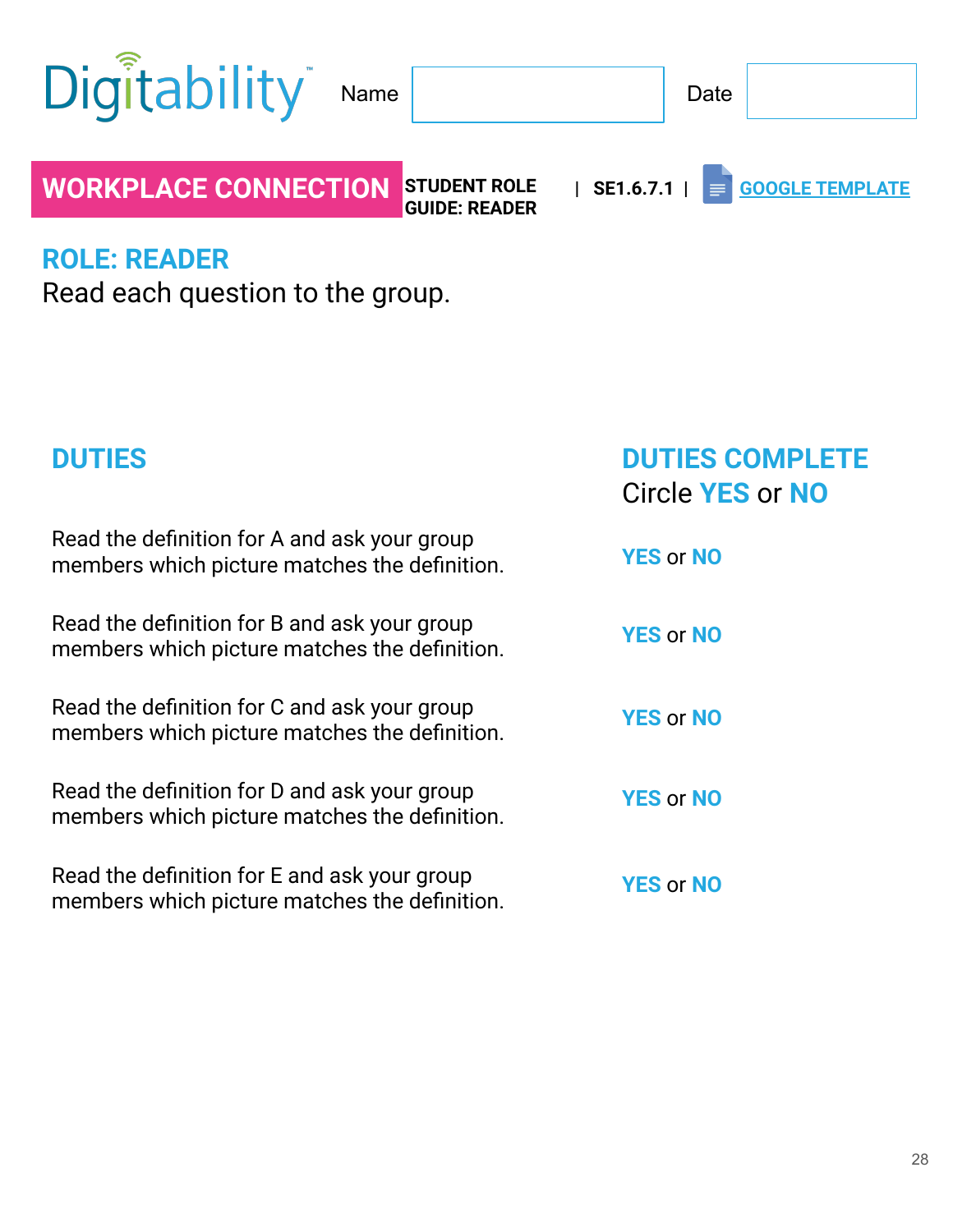| Digitability Name                        |                      | Date                                   |  |
|------------------------------------------|----------------------|----------------------------------------|--|
| <b>WORKPLACE CONNECTION STUDENT ROLE</b> | <b>GUIDE: SCRIBE</b> | SE1.6.7.2   $\epsilon$ GOOGLE TEMPLATE |  |

## **ROLE: SCRIBE**

After **ALL** members decide on an answer, write the answer in the given bank.

| <b>DUTIES</b>                                                                     | <b>DUTIES COMPLETE</b><br><b>Circle YES or NO</b> |
|-----------------------------------------------------------------------------------|---------------------------------------------------|
| Fill in the answer for #1 after all group members<br>agree on the correct answer. | <b>YES or NO</b>                                  |
| Fill in the answer for #2 after all group members<br>agree on the correct answer. | <b>YES or NO</b>                                  |
| Fill in the answer for #3 after all group members<br>agree on the correct answer. | <b>YES or NO</b>                                  |
| Fill in the answer for #4 after all group members<br>agree on the correct answer. | <b>YES or NO</b>                                  |
| Fill in the answer for #5 after all group members<br>agree on the correct answer. | <b>YES or NO</b>                                  |